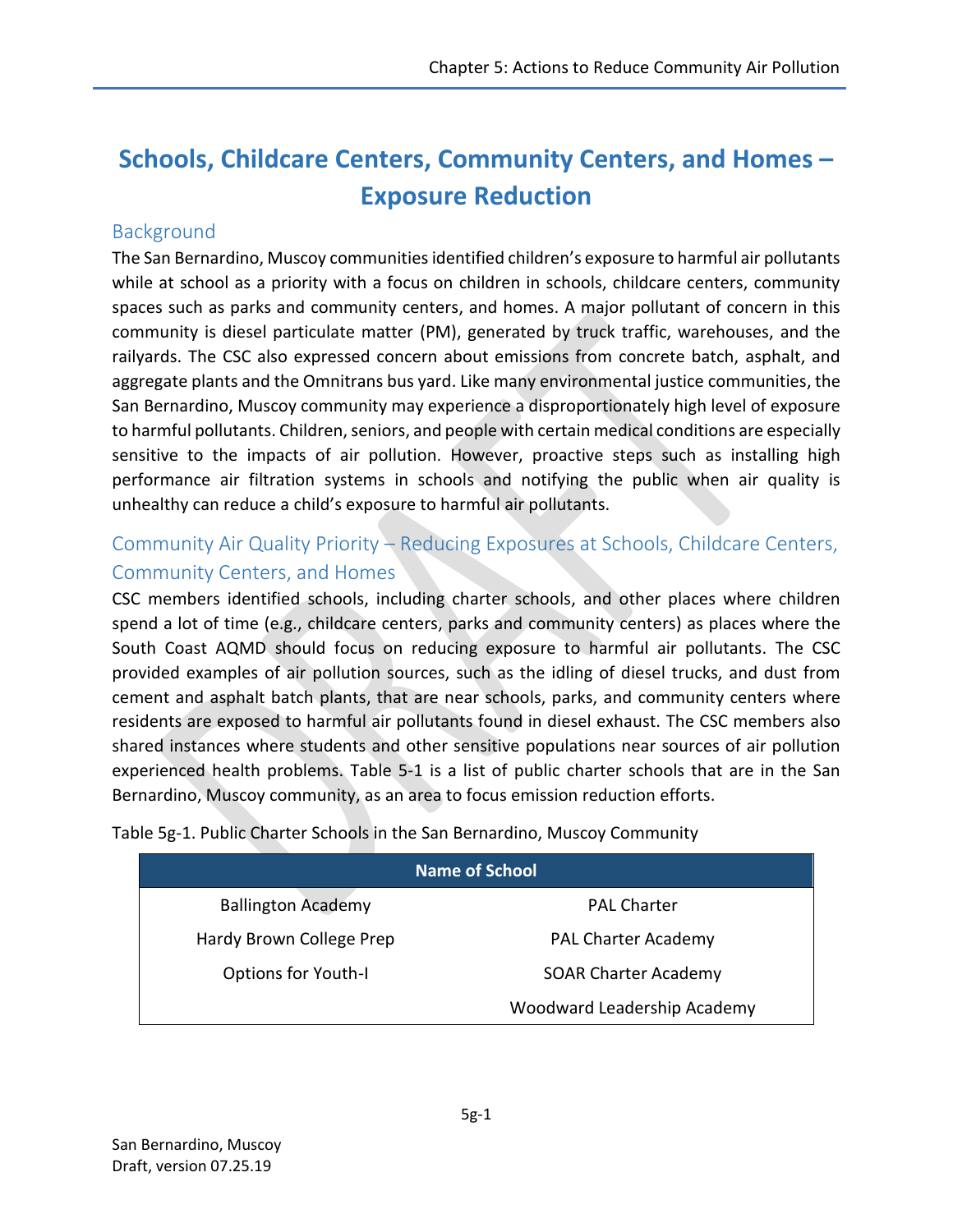To address community concerns about the health impacts of air pollution, CSC members prioritized installing school air filtration systems, implementing electric school buses, modifying routes for trucks to avoid schools, childcare centers, and community centers, and community outreach and engagement as ways to reduce exposure to harmful air pollutants. This includes providing information, including proactive steps that can be taken to reduce exposure, to schools, childcare centers, and community centers, when outdoor air pollution levels are unhealthy. The CSC expressed support for implementing an air quality flag program in schools. Other input includes increasing the amount of green space, such as planting trees around the community, specifically around warehouse centers and railyards.

The CSC identified investing in green spaces as a strategy to improve health outcomes. Green spaces may be beneficial to addressing cumulative health impacts within vulnerable communities. They can provide shade, reduce stress, encourage physical activity, and promote overall positive health outcomes. 1

The CSC asked for the Community Emission Reduction Plan to focus installation of school and residential air filtration systems at locations close to major sources of diesel PM and dust. Specific locations mentioned as priorities included schools near the Omnitrans bus yard, railyards (including BNSF), concrete and asphalt batch plants, and surface quarries. Arroyo Valley High School was cited as one example of a school that experienced fugitive dust problems from a nearby concrete batch plant facility, and air filtration systems were installed in 2012.

## Ongoing Efforts

### *School Air Filtration Program*

The installation of air filtration systems in schools can reduce exposure to air pollution inside school buildings. There are certain types of air filtration systems ("high efficiency air filters") that are effective in filtering very small particles from diesel engines and other sources. Small particles can be inhaled deep into the lungs and cause health problems. These filtration systems may be beneficial to schools located near freeways, truck routes, rail yards, concrete and asphalt batch plants and other sources<sup>2</sup> of diesel emissions.

South Coast AQMD has helped to install air filtration systems at schools in the San Bernardino Unified School District since 2012. To date, South Coast AQMD has installed these systems at four schools and one community center within the San Bernardino, Muscoy community. Figure 5-1 shows a map of the schools and community centers that have air filtration systems completed within this community, and Table 5-2 provides a list of these schools and community center.

## *Environmental Justice Community Partnership (EJCP)<sup>3</sup> Clean Air Ranger Education (CARE)<sup>4</sup>*

The EJCP is designed to build relationships with community members and organizations to achieve clean air and healthy, sustainable communities. The Clean Air Ranger Education (CARE) Pilot Program is a program designed for elementary school education and includes topics on air pollution and health, air quality flags, and zero-emission technologies.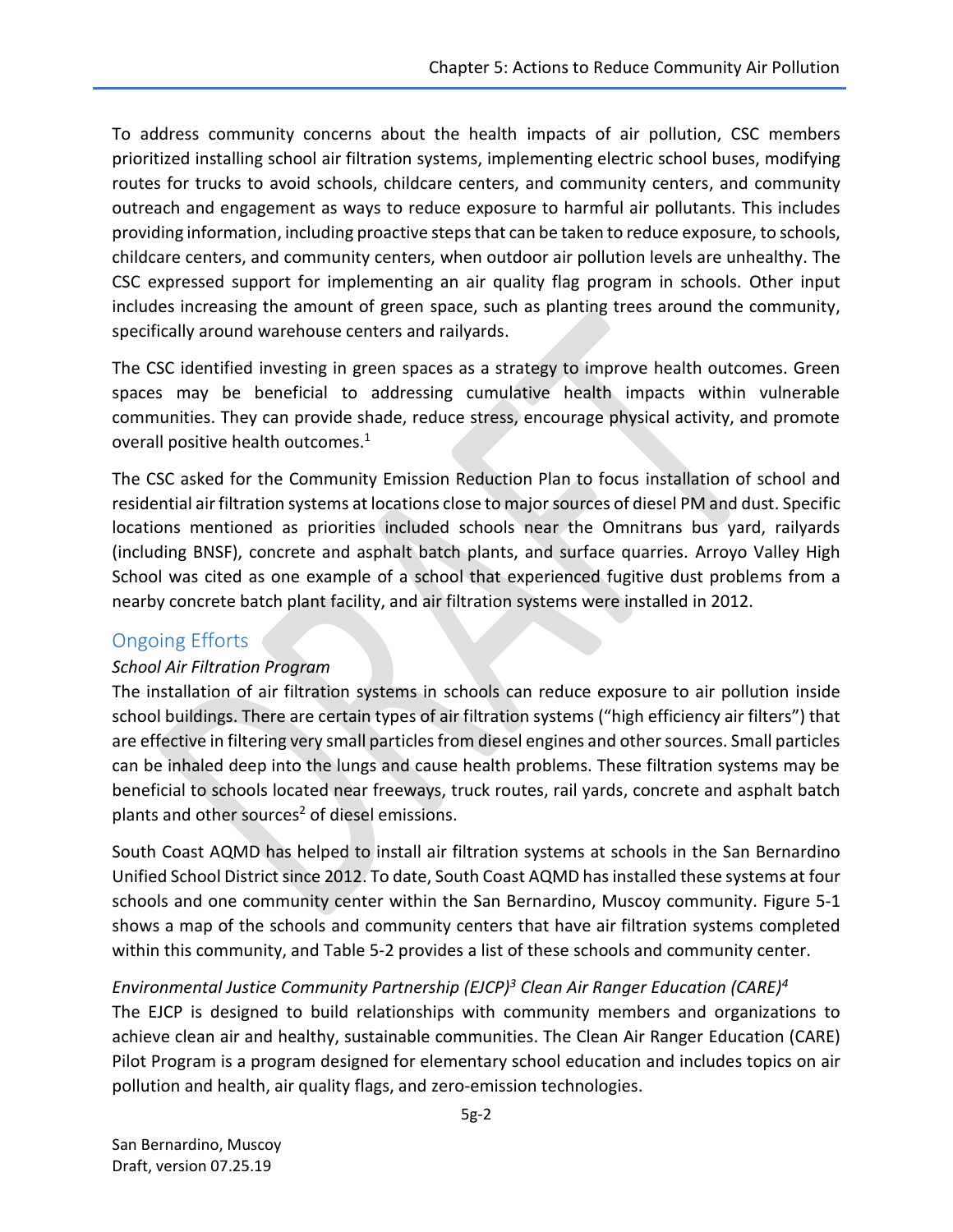### *Why Air Quality Matters (WHAM) High School Education Program*

The South Coast AQMD is implementing Why Air Quality Matters (WHAM), a Science, Technology, Engineering, and Math (STEM) and experiential learning based curriculum, in high schools located within environmental justice communities. WHAM will increase teacher and student awareness on air quality issues in their communities and beyond through activities and experiments, including measuring PM using low-cost hand-held sensors.

#### *U.S. EPA STAR Grant Program<sup>5</sup>*

The South Coast AQMD Air Quality Sensor Performance Evaluation Center (AQ-SPEC) has engaged a number of schools in the San Bernardino, Muscoy area under the U.S. EPA STAR Grant: "Engage, Educate and Empower California Communities on the Use and Application of 'Low Cost' Air Monitoring Sensors". Under this grant, AQ-SPEC has installed sensors for measuring particulate matter (PM2.5), nitrogen oxides (NO2) and ozone at two schools within this community: San Bernardino High School and Arroyo Valley High School.





San Bernardino, Muscoy Draft, version 07.25.19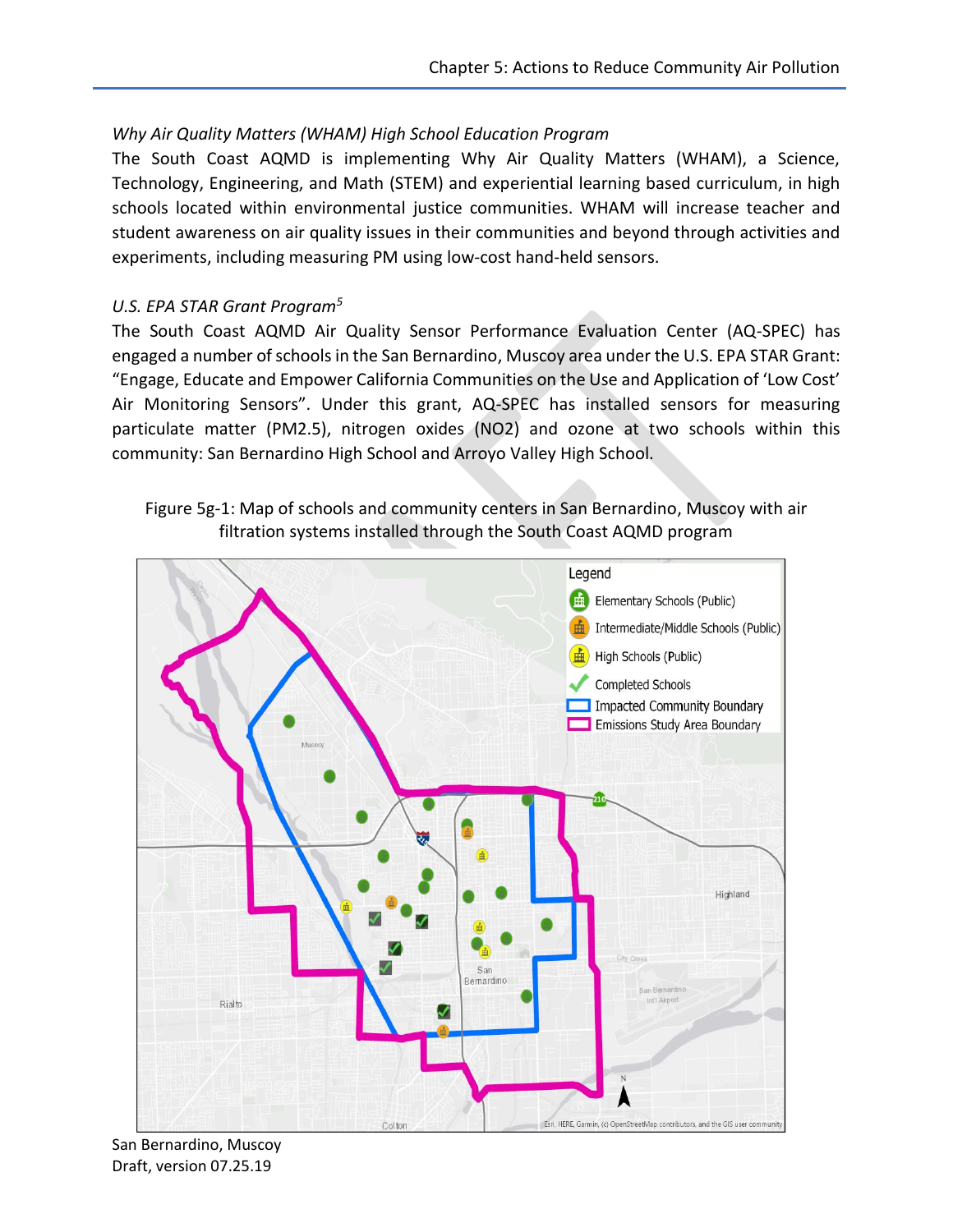Table 5g-2: List of schools and community centers in San Bernardino, Muscoy with air filtration systems installed through the South Coast AQMD program

|                                      | <b>Name of School or Community Center</b> |
|--------------------------------------|-------------------------------------------|
| Arroyo Valley High School            | Mt. Vernon Elementary School              |
| Lytle Creek Elementary School        | Ramona Alessandro Elementary School       |
| <b>Ruben Campos Community Center</b> |                                           |

### Opportunities for Action

CSC members expressed a desire to have residential air filtration systems for homes located near major sources of pollution, such as the BNSF railyard. While the South Coast AQMD does not currently have an active program to provide residential filtration systems<sup>i</sup>, staff will work with its partners to identify potential opportunities for residential filtration systems and share this information with the CSC. In addition to air filtration systems, the CSC prioritized education and outreach as a way to reduce exposure to harmful air pollutants. In addition, in Chapter 5b: Neighborhood Truck Traffic, Action 3, describes actions to provide data on truck traffic and potential emissions near schools and residences, which may be useful to support decision-making for truck routing. CSC members also would like to replace existing school buses with near zeroor zero-emission school buses. Some existing funds for school buses may be limited to replacing buses with public entities. Regardless, South Coast AQMD will continue to partner with entities to identify new or existing programs of funding to replace existing school buses with near zeroor zero-emission school buses, as seen below in Action #5.

### **Action 1: Reduce Exposure to Harmful Air Pollutants through Public Outreach**

#### Course of Action:

- Provide air quality related programs to schools, including the Clean Air Ranger Education (CARE) program (which includes air quality flags), and Why Air Quality Matters (WHAM) program
- Partner with the San Bernardino County Department of Public Health to provide information on how to receive air quality advisories, and how to reduce exposure to air pollution, particularly for sensitive populations
- Partner with community-based organizations such as Center for Community Action and Environmental Justice (CCAEJ) and/or Arrowhead Regional Medical Center (ARMC) to share information or provide outreach to schools for asthma related programs

 $\overline{\phantom{a}}$ 

<sup>i</sup> The South Coast AQMD will work with CARB's Indoor Air Quality program and its contractor to identify effectiveness and opportunities for residential filtration and share this information with the CSC.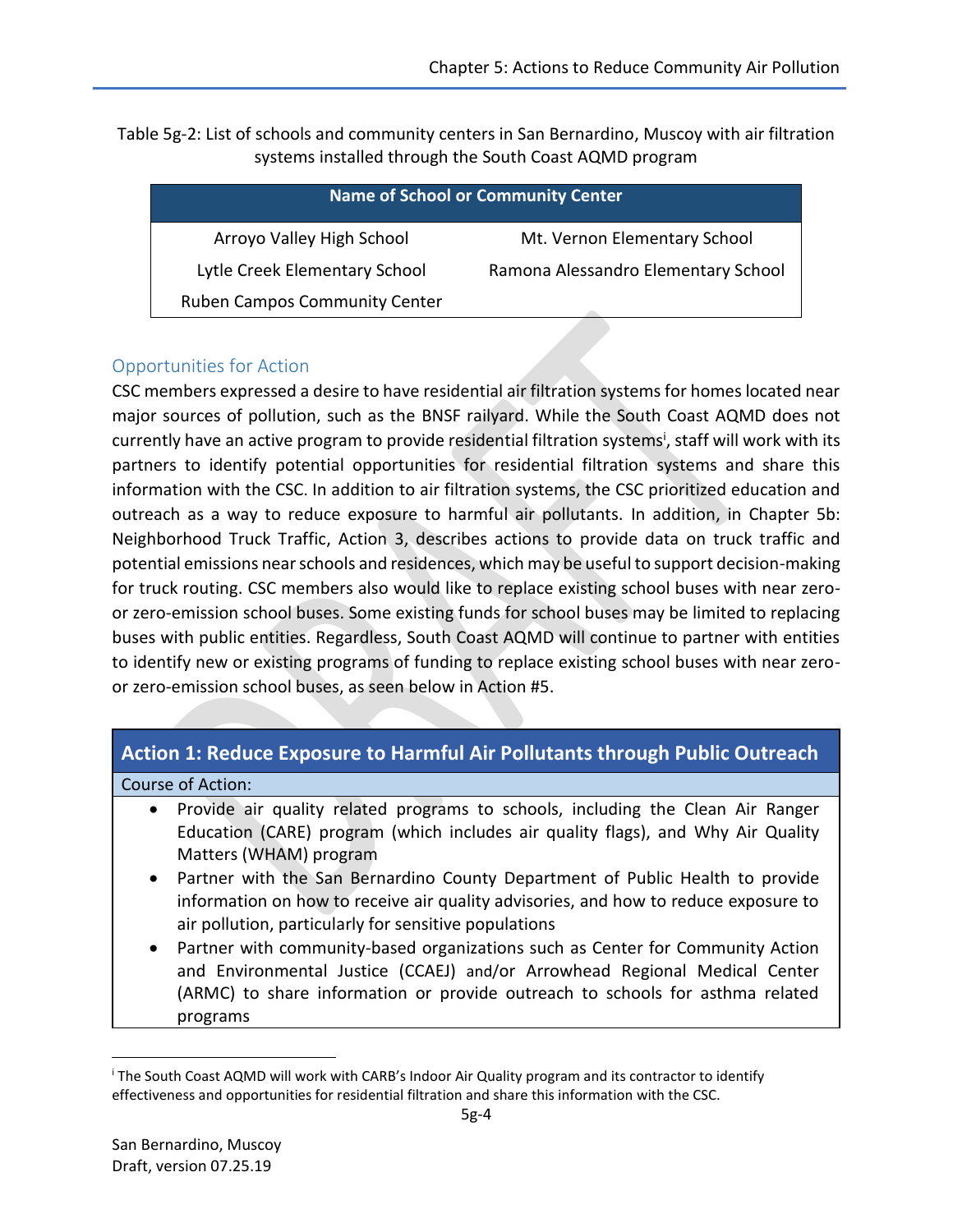- Partner with Safe Routes to School to provide information on programs such as walkability and active transportation
- Work with appropriate parties to negotiate access to conduct school-based air monitoring

| Strategies:                                                                                                                                                                                                                                                                                                                               |                                           |                                                                                                                                                                                                                                                                                                                                                                                                                                                                                       |
|-------------------------------------------------------------------------------------------------------------------------------------------------------------------------------------------------------------------------------------------------------------------------------------------------------------------------------------------|-------------------------------------------|---------------------------------------------------------------------------------------------------------------------------------------------------------------------------------------------------------------------------------------------------------------------------------------------------------------------------------------------------------------------------------------------------------------------------------------------------------------------------------------|
|                                                                                                                                                                                                                                                                                                                                           | <b>Public Information and Outreach</b>    |                                                                                                                                                                                                                                                                                                                                                                                                                                                                                       |
|                                                                                                                                                                                                                                                                                                                                           | Collaboration                             |                                                                                                                                                                                                                                                                                                                                                                                                                                                                                       |
|                                                                                                                                                                                                                                                                                                                                           | Monitoring                                |                                                                                                                                                                                                                                                                                                                                                                                                                                                                                       |
| Goals:                                                                                                                                                                                                                                                                                                                                    |                                           |                                                                                                                                                                                                                                                                                                                                                                                                                                                                                       |
| ٠<br>$\bullet$<br>$\bullet$                                                                                                                                                                                                                                                                                                               | to reduce exposure<br>period of this CERP | Participate in six public outreach events (e.g., health fairs, community events) during<br>the implementation period of this CERP and provide air quality related information<br>Provide 11 childcare centers during the implementation period of this CERP with<br>information relating to air quality effects on young children and reducing exposure,<br>prioritizing centers based on CSC input<br>Present CARE and WHAM programs in at least two schools during the implantation |
| $\bullet$                                                                                                                                                                                                                                                                                                                                 | meetings                                  | Collaborate with community-based organization (e.g., CCAEJ) and co-host outreach                                                                                                                                                                                                                                                                                                                                                                                                      |
|                                                                                                                                                                                                                                                                                                                                           | monitoring                                | Work with appropriate entities to negotiate access to conduct school-based air                                                                                                                                                                                                                                                                                                                                                                                                        |
|                                                                                                                                                                                                                                                                                                                                           | <b>Estimated Timeline:</b>                |                                                                                                                                                                                                                                                                                                                                                                                                                                                                                       |
| During the 2019-2020 school year, begin working on providing air quality related<br>programs to schools (e.g., CARE and WHAM program)<br>Fourth quarter of 2019, begin working with Department of Public Health on<br>$\bullet$<br>developing outreach materials<br>Early 2020, begin outreach efforts with community-based organizations |                                           |                                                                                                                                                                                                                                                                                                                                                                                                                                                                                       |
|                                                                                                                                                                                                                                                                                                                                           |                                           | Fourth quarter of 2019, begin partnering with Safe Routes Partnership to provide                                                                                                                                                                                                                                                                                                                                                                                                      |
|                                                                                                                                                                                                                                                                                                                                           | information on programs                   |                                                                                                                                                                                                                                                                                                                                                                                                                                                                                       |
|                                                                                                                                                                                                                                                                                                                                           |                                           | Late 2019, begin to conduct school-based air monitoring at or near schools<br>Implementing Agency, Organization, Business or Other Entity:                                                                                                                                                                                                                                                                                                                                            |
| Name:                                                                                                                                                                                                                                                                                                                                     |                                           | Responsibility:                                                                                                                                                                                                                                                                                                                                                                                                                                                                       |
|                                                                                                                                                                                                                                                                                                                                           | South Coast AQMD                          | Implement the CARE program and WHAM program to<br>schools<br>Partner with community-based organizations and/or local<br>entities on asthma-based programs and air quality<br>notifications that inform the community about proactive<br>steps to reduce exposure to harmful air pollutants<br>Collaborate with organizations to implement outreach<br>events                                                                                                                          |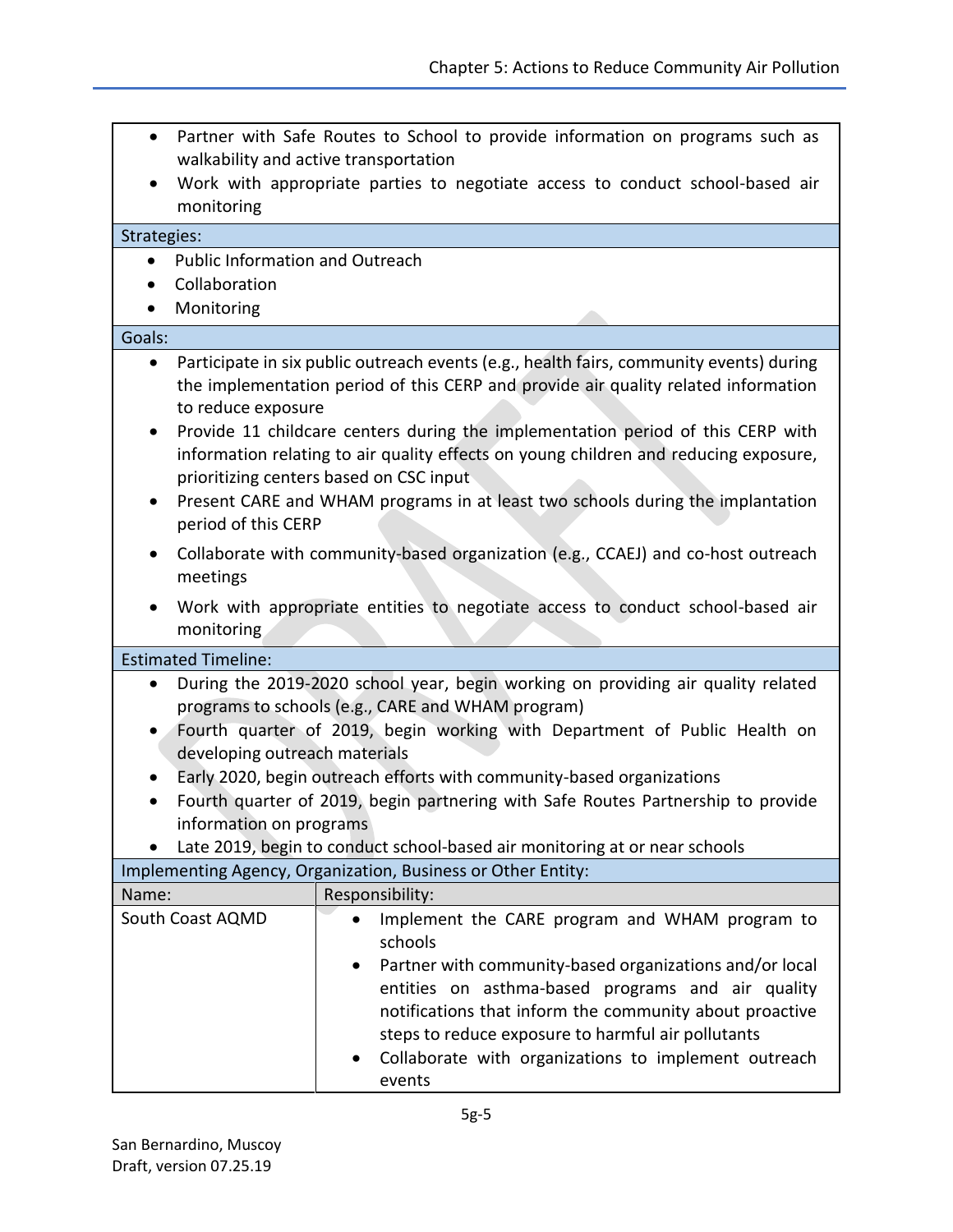|                                                                                                                                          | Work with appropriate entities to negotiate access to<br>conduct school-based air monitoring                                               |
|------------------------------------------------------------------------------------------------------------------------------------------|--------------------------------------------------------------------------------------------------------------------------------------------|
| San Bernardino<br>County Department of<br><b>Public Health</b>                                                                           | Partner with South Coast AQMD on notifications to schools for air<br>quality advisories                                                    |
| Arrowhead Regional<br><b>Medical Center</b><br>(ARMC) and other<br>community-based<br>organizations (with<br>asthma related<br>programs) | Partner with South Coast AQMD to share information and/or<br>provide outreach to schools for asthma-related programs                       |
| <b>Additional Information:</b>                                                                                                           |                                                                                                                                            |
| Arrowhead                                                                                                                                | Medical<br>(ARMC)'s<br>Center<br><b>BreathMobile</b><br>Regional<br>program:<br>https://www.arrowheadmedcenter.org/srvOutBreathMobile.aspx |

# **Action 2: Reduce Exposure to Harmful Air Pollutants at Schools, Childcare Centers, and Community Centers**

#### Course of Action:

- Work with appropriate entities to implement the installation of high efficiency air filtration systems by working with the community to prioritize schools, childcare centers, and community centers near truck routes, railyards, and concrete batch plantsii
- Work with appropriate agencies toward replacing filters at schools with air filtration systems and installation at schools without these systems

#### Strategy:

Exposure Reduction

#### Goal:

 $\overline{\phantom{a}}$ 

• Installation of air filtration systems in schools<sup>iii</sup>, childcare centers, and community centers with priority given to schools located in areas with high diesel PM levels and in close proximity to facilities identified as a priority by the CSC

ii Public schools, including charter schools, childcare centers, and public community centers, are eligible for the South Coast AQMD program.

iii Some schools or community centers have had air filtration systems previously installed; however, filter replacements may be needed. Replacement filters will continued to be provided to schools that have had air filtration systems installed. The CSC will need to prioritize the air filtration systems at schools and work with local school districts to establish Memorandums of Understanding (MOUs) with the South Coast AQMD.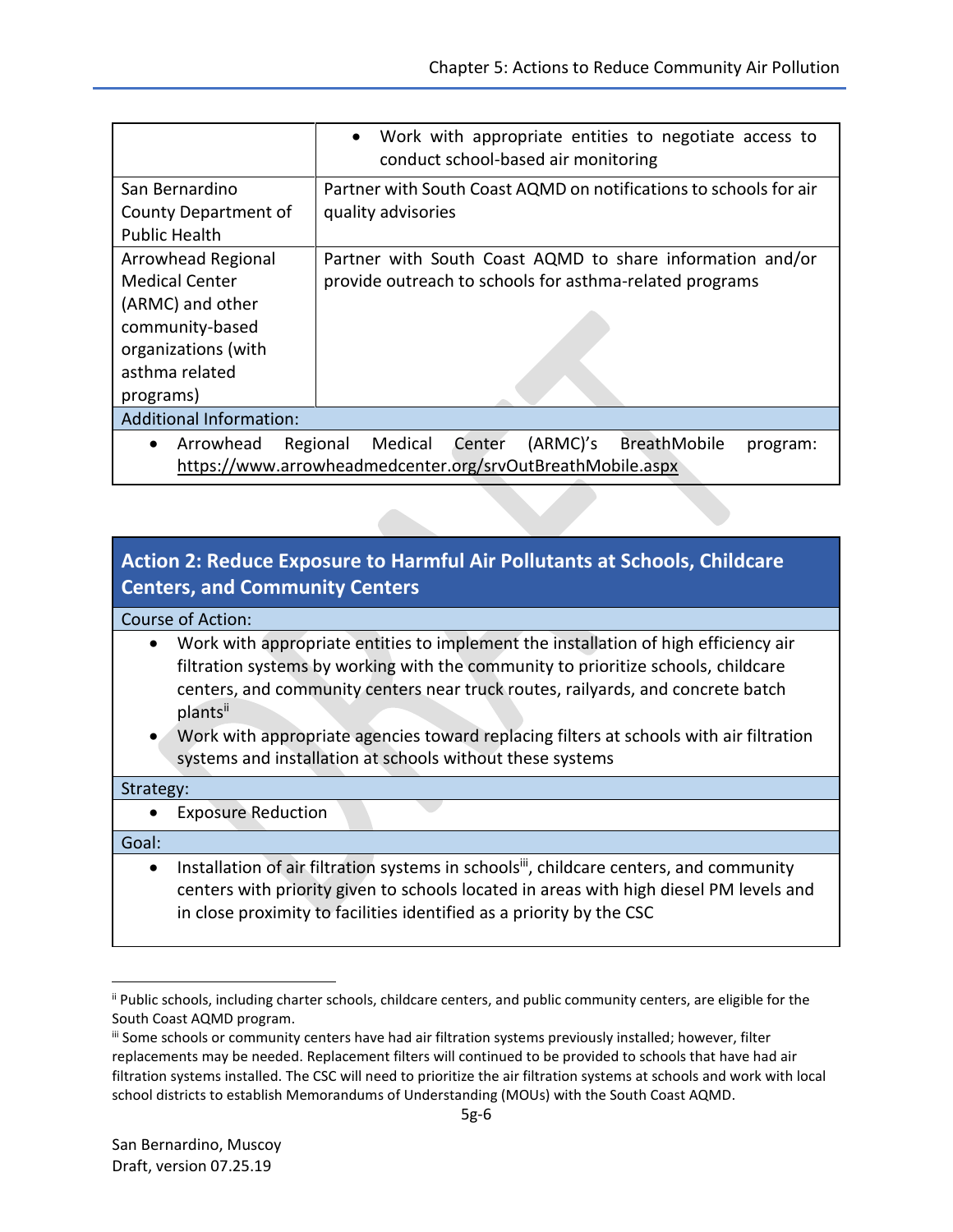| <b>Estimated Timeline:</b>                                                                      |                                                             |
|-------------------------------------------------------------------------------------------------|-------------------------------------------------------------|
| Mid-2020, work with appropriate agencies to install high efficiency air filtration<br>$\bullet$ |                                                             |
| systems, replacing filters at schools with air filtration systems and installation at           |                                                             |
| schools without these systems during the implementation period of this CERP                     |                                                             |
| Implementing Agency, Organization, Business or Other Entity:                                    |                                                             |
| Name:                                                                                           | Responsibility:                                             |
| South Coast AQMD                                                                                | Implement air filtration systems and replacement filters at |
|                                                                                                 | schools, childcare centers, and community centers           |
| <b>Additional Information:</b>                                                                  |                                                             |
| Air filtration systems in schools: https://www.aqmd.gov/docs/default-                           |                                                             |
| source/cega/handbook/agmdpilotstudyfinalreport.pdf                                              |                                                             |

| Action 3: Reduce Exposure to Harmful Air Pollutants at Homesiv,v |  |
|------------------------------------------------------------------|--|
|                                                                  |  |

Course of Actions:

- Identify new or existing technologies, programs, and funding sources that can provide the most effective air filtration systems in homes
- Seek potential partners or funding opportunities to improve weatherization in the homes to help improve the efficiency of the air filters

#### Strategies:

- Exposure Reduction
- Incentives
- Public Information and Outreach

#### Goals:

 $\overline{\phantom{a}}$ 

- Partner with appropriate entities to determine new or existing programs that can provide home filtration systems
- If funding or programs become available, share information with CSC

Estimated Timeline:

 Mid-2020, consult with CSC members and appropriate stakeholders to identify any new or existing home air filtration programs

iv Air filtration systems will generally be less effective in older, pre-2006 homes due to lower energy efficiency typically found in Environmental Justice or disadvantaged communities. Limited research on the efficiency of high performance air filtration systems in older homes suggests a 25% - 30% lower efficiency for PM2.5 and ultrafine PM is expected, which is comparable to having open doors and windows. Most data collected on efficiency of high performance air filtration systems has been on 2006 and new homes, showing an average removal efficiency of 90% for PM2.5 and ultrafine PM.

<sup>v</sup> Residential air filtration systems have not been approved by CARB. The South Coast AQMD plans to continue to work with them to establish a protocol where residential air filtration systems can be installed.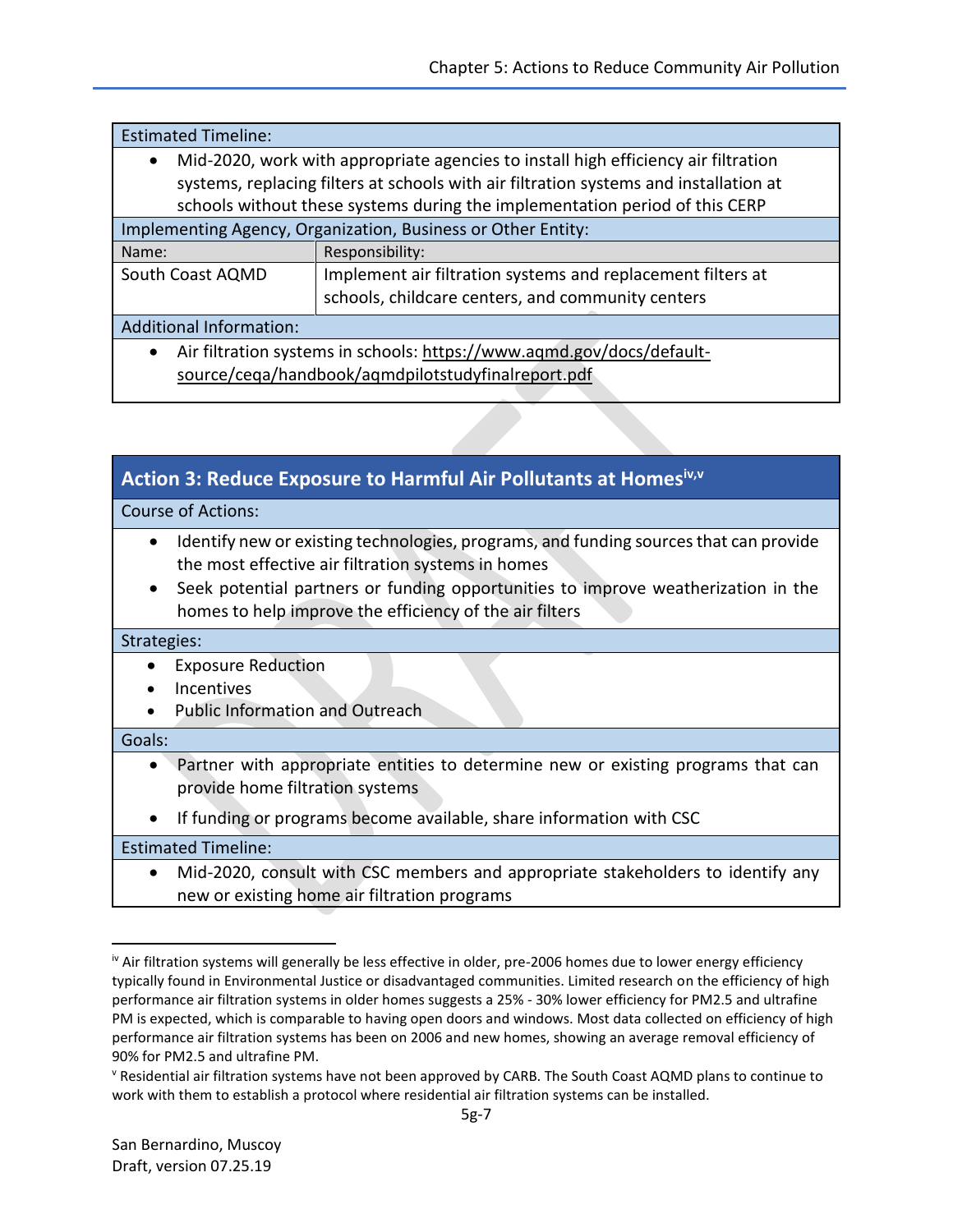| $\bullet$<br><b>CSC</b>        | If opportunities are identified for residential filtration systems, provide updates to the                                                                                                                                                    |
|--------------------------------|-----------------------------------------------------------------------------------------------------------------------------------------------------------------------------------------------------------------------------------------------|
|                                | Implementing Agency, Organization, Business or Other Entity:                                                                                                                                                                                  |
| Name:                          | Responsibility:                                                                                                                                                                                                                               |
| South Coast AQMD               | Identify new or existing sources or programs that can<br>$\bullet$<br>provide home air filtration resources or<br>home<br>weatherization resources<br>• Conduct outreach and share information with CSC<br>members, if this becomes available |
| <b>Additional Information:</b> |                                                                                                                                                                                                                                               |
|                                |                                                                                                                                                                                                                                               |

| <b>Action 4: Increase Green Space in Areas Where People Spend Time</b>                                                                                                                                                            |  |
|-----------------------------------------------------------------------------------------------------------------------------------------------------------------------------------------------------------------------------------|--|
| Course of Action:                                                                                                                                                                                                                 |  |
| Identify new or existing sources or programs that can provide funding for tree<br>$\bullet$<br>planting. If funding or programs become available, share information with CSC<br>members                                           |  |
| Strategies:                                                                                                                                                                                                                       |  |
| <b>Public Information and Outreach</b><br>Collaboration                                                                                                                                                                           |  |
| Goals:                                                                                                                                                                                                                            |  |
| Partner with other entities to determine new or existing sources or programs that can<br>$\bullet$<br>provide funding to coordinate tree planting. If funding or programs become available,<br>share information with CSC members |  |
| <b>Estimated Timeline:</b>                                                                                                                                                                                                        |  |
| Mid-2020, consult with CSC members and appropriate stakeholders to identify any<br>$\bullet$<br>existing funding sources for tree planting or increasing green space                                                              |  |
| Implementing Agency, Organization, Business or Other Entity:                                                                                                                                                                      |  |
| Responsibility:<br>Name:                                                                                                                                                                                                          |  |
| South Coast AQMD<br>Identify new or existing sources or programs that can<br>provide funding for tree planting<br>Conduct outreach and share information with CSC, when<br>opportunities are available                            |  |
| <b>Additional Information:</b>                                                                                                                                                                                                    |  |
|                                                                                                                                                                                                                                   |  |